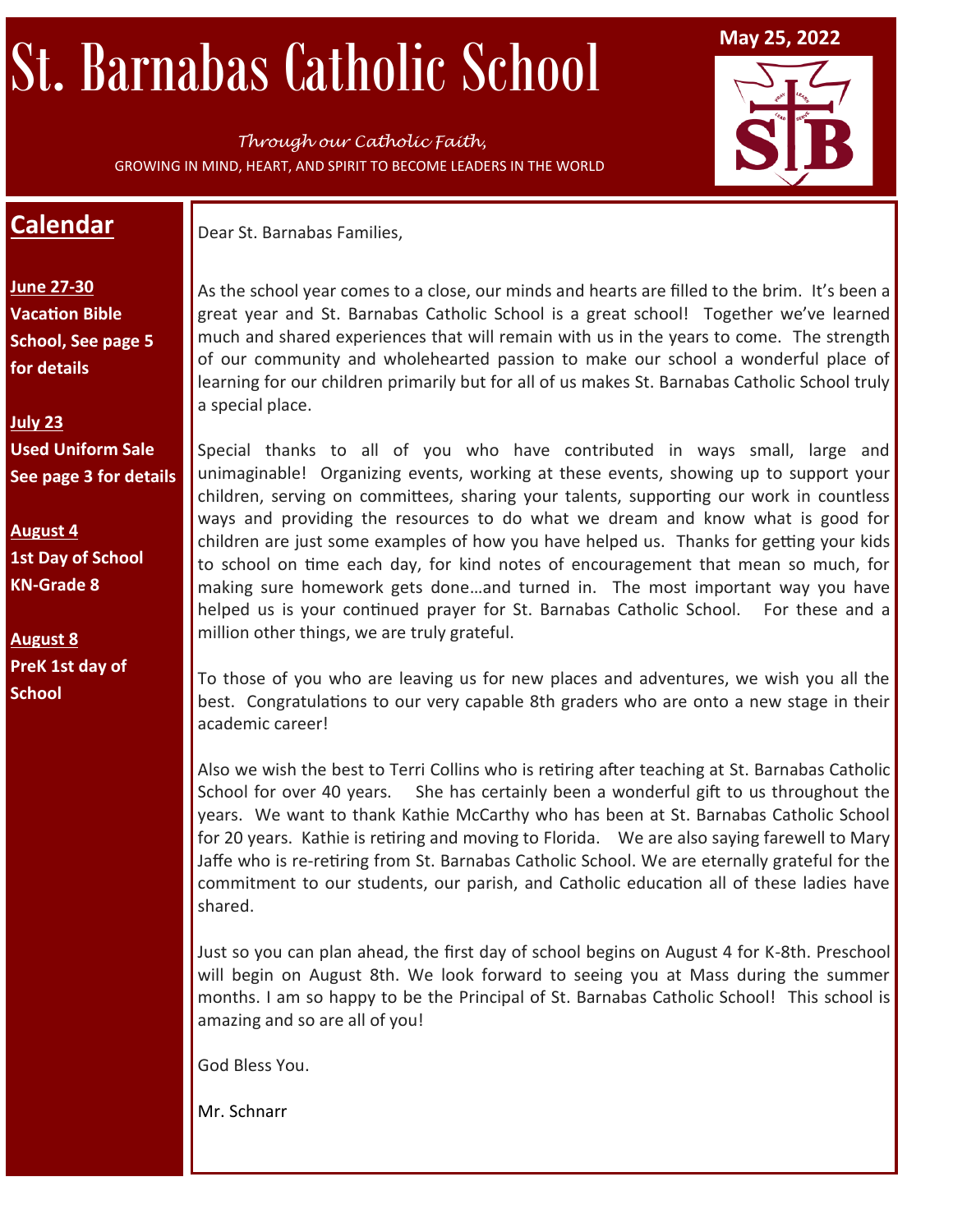## **ST. BARNABAS CATHOLIC SCHOOL**

#### 2022-23 School Calendar



| August 4       | First day of school: grades K-8                                 |
|----------------|-----------------------------------------------------------------|
| August 8       | First day of school: PreK                                       |
| September 2    | No School - Professional Day                                    |
| September 5    | No School - Labor Day                                           |
| October 6      | 1:00 pm Dismissal - Conferences 2:00-7:00 pm                    |
| October 7      | 1:00 pm Dismissal - Last day of school prior to Fall Break      |
| October 10-14  | No School - Fall Break                                          |
| October 17     | First day of school following Fall Break                        |
| October 28     | 1:00 pm Dismissal - Walkathon (Teacher Professional Meeting)    |
| November 23    | 1:00 pm Dismissal                                               |
| November 24-25 | No School - Thanksgiving Break                                  |
| December 16    | 1:00 pm Dismissal - Last day of school prior to Christmas Break |
|                |                                                                 |

#### 88 days in the first semester

| January 3        | First day of school following Christmas Break             |
|------------------|-----------------------------------------------------------|
| January 13       | No School - Professional Day                              |
| January 16       | No School - MLK Day (E-learning/snow make-up day)         |
| February 17      | No School - Professional Day                              |
| February 20      | No School - Presidents' Day (E-learning snow/make-up day) |
| March 6-March 17 | IREAD-3 - Grade 3                                         |
| March 23         | Last day of school prior to Spring Break                  |
| March 24-April 2 | No School - Spring Break                                  |
| April 3          | First day of school following Spring Break                |
| April 7          | 1:00 pm Dismissal - Good Friday                           |
| April 10         | No School - Easter Monday (E-learning/snow make-up day)   |
| April 17- May 12 | <b>ILEARN Assessments - Grades 3-8</b>                    |
| <b>May 25</b>    | Last day of school - Dismissal following 9:30 Mass        |

92 days in the second semester

Back to School Night - Tuesday, August 2nd Parent-Teacher Conferences - Wednesday, October 5th & Thursday, October 6th Walkathon - Friday, October 28th May Crowning - Thursday, May 4th 2nd Grade First Communion - Saturday, May 13th 8th Grade Picnic - Monday, May 22nd 8th Grade Graduation - Tuesday, May 23rd Field Day - Wednesday, May 24th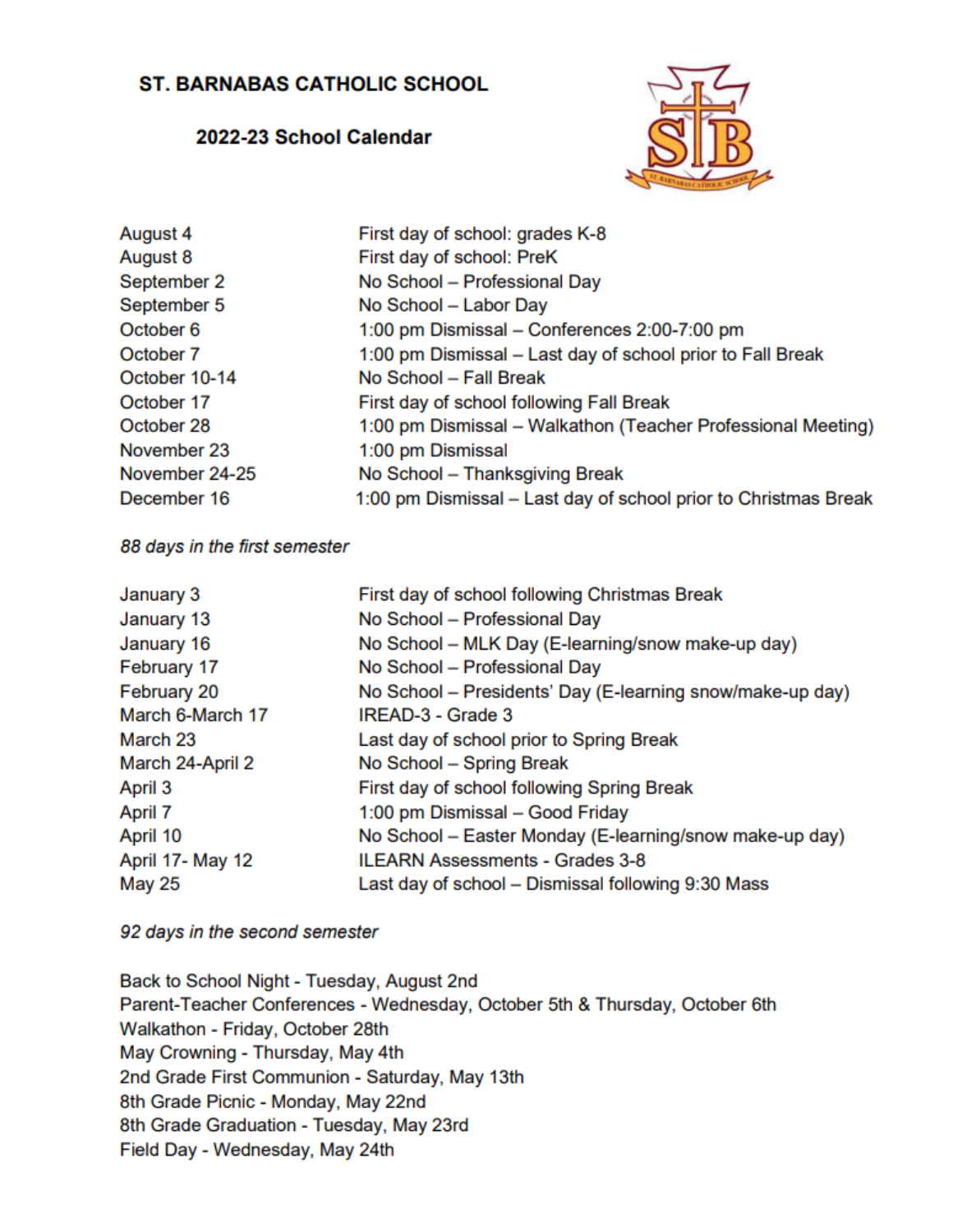



## **SAVE THE DATE**

**What/Where:** Used Uniform Sale / St. Barnabas Cafeteria

**When:** Friday, July 22nd drop off – **SALE Saturday, July 23rd**

**Times:** Friday, Drop off from 5:30-7:30pm & Saturday, SALE 7:30-10:00am

Look for more detailed information in the church bulletin during the month of July, regarding the preparation of your sale items and purchasing items at the sale. Any questions, email Angela Rund at geelapu@yahoo.com. Thank you for participating!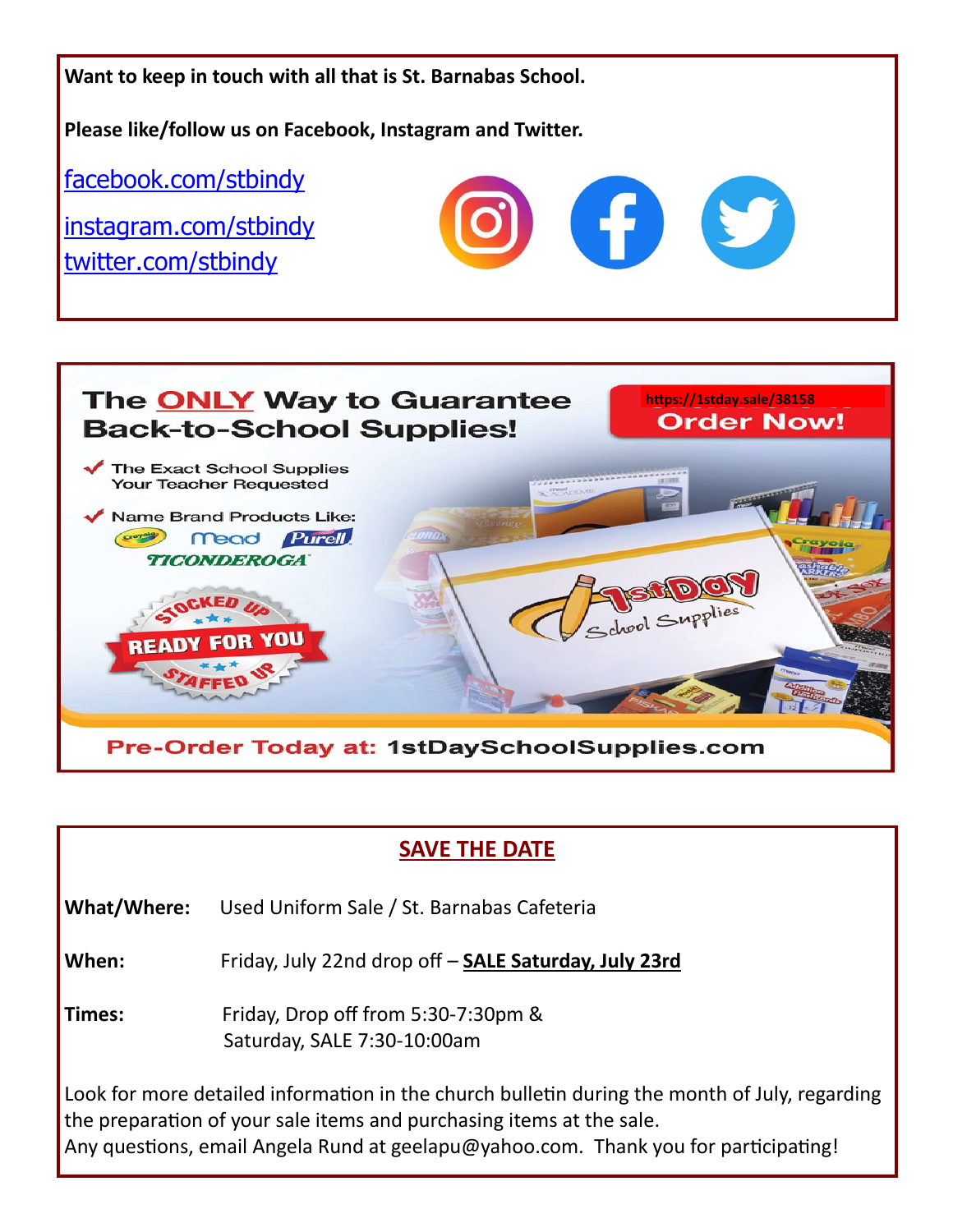#### **Lunch Program**

Effective for the school year 2022-23, the United States Department of Agriculture (USDA) waiver to provide free meals for all students will expire.

Households that qualify for free and reduced lunch will need to apply. Information on how to apply will be emailed out to all families in July.

The Summer Food Service Program is a federally-funded, state-administered program. They serve free and healthy meals and snacks to children during the summer. To find a summer site close to you go to the following website. [https://www.fns.usda.gov/sfsp/summer](https://www.fns.usda.gov/sfsp/summer-food-service-program)-food-service-program You can text "summer meals" to 914-342-7744 or call 1-866-348-6479 to find a site near you.

## **School Nurse/Administrative Assistant Position**

St. Barnabas Catholic School is seeking a full-time school nurse/administrative assistant. The position will provide nursing care to students on school days while also providing administrative support to various school administrative operations. This position reports to the principal and will collaborate with other school staff and faculty in providing a well-rounded Catholic education to approximately 500 students in grades pre-K through eighth grade.

The ideal candidate will be organized and professional and able to interact in a positive manner with children, parents, and parishioners. A nursing degree and license (LPN, RN) is strongly preferred, and medical care experience is also strongly preferred. Prior administrative support work is preferred.

Please direct inquires, to request to see the job description, and to submit your cover letter, resume and references by June 17 via email to:

**Ja-Deen Johnson at St. Barnabas, jjohnson@stbindy.org or 317-882-0724, ext. 252.**

### **Gym Coordinator Position**

St. Barnabas Church, located on the southside of Indianapolis, is seeking a part-time Gym Coordinator who will be a member of the parish staff and is important to the parish's commitment to youth athletics in the CYO program. This person will report to the parish Athletic Director. The Gym Coordinator ensures that the parish gym is available and ready for CYO practices and games. The Gym Coordinator also ensures the smooth operations of game-day activities so that the involved youth and their families have a positive experience.

The ideal candidate will be organized and professional and able to interact in a positive manner with children, parents, and parishioners. This person ideally will be able to use software programs for the scheduling of practice times and will collaborate with CYO coaches, coordinators, and parish staff in scheduling the use of the parish gym. The Gym Coordinator will supervise some game-day staff and volunteers.

Please direct inquires, to request to see the job description, and to submit your cover letter, resume and references by June 10 via email to:

**Ja-Deen Johnson at St. Barnabas, jjohnson@stbindy.org or 317-882-0724, ext. 252.**